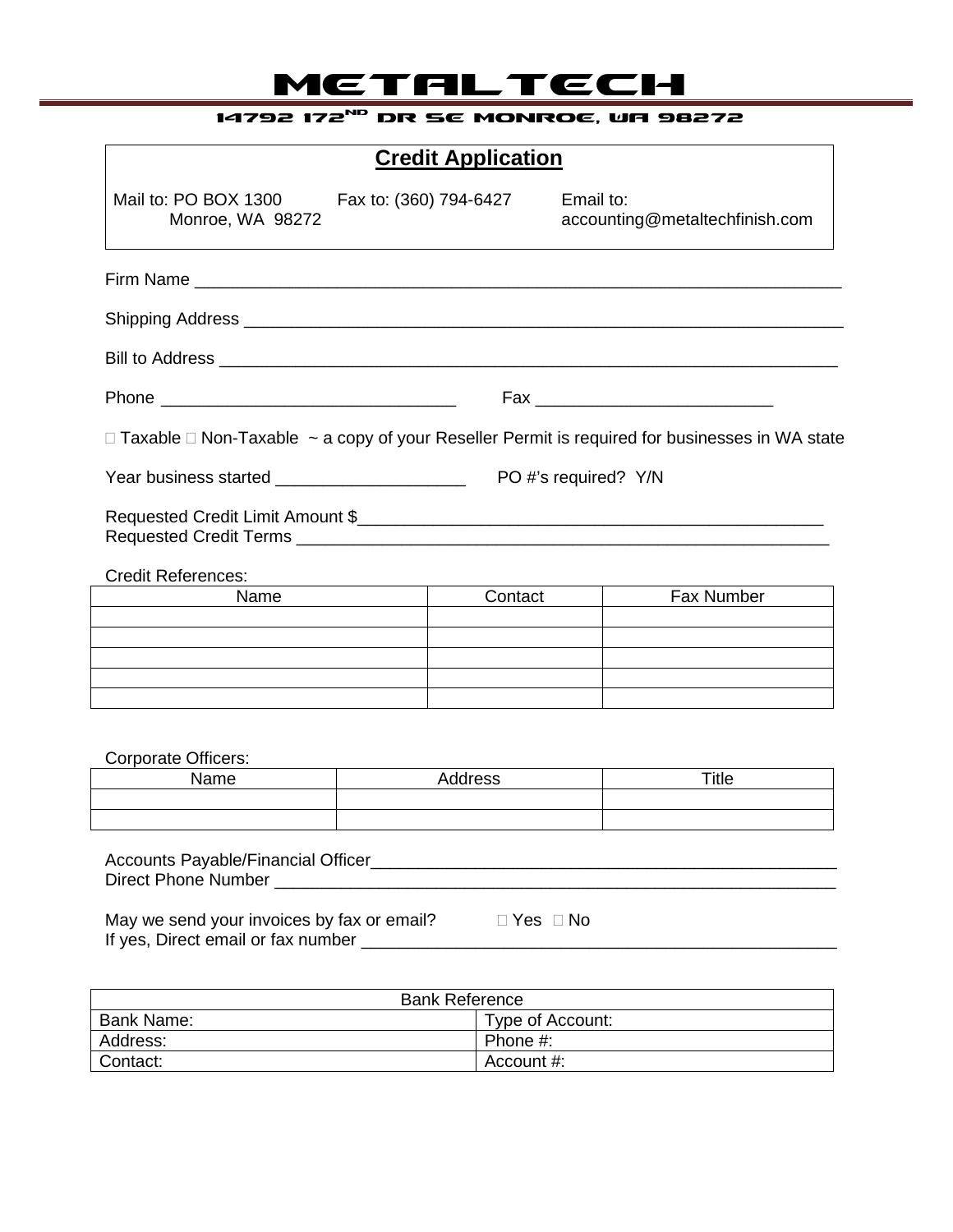## **METALTECH**

### **14792 172ND DR SE MONROE, WA 98272 Credit Policy**

- 1. An Environmental Surcharge of the current rate at the time of delivery will be added to all invoices, unless officially quoted otherwise in writing.
- 2. All invoices are due within 30 days from the date of the invoice. No other terms are accepted or granted unless approved in writing by a Metal Tech corporate officer.
- 3. Outstanding and unpaid invoices over 30 days are subject to a late payment charge of 1.5-% per month or portion thereof while your balance remains outstanding, with a minimum charge of \$5.00.
- 4. Accounts with aged invoices over 45 days or accounts over their credit limit will be placed on a C.O.D. basis at our option until all invoices are paid prior to any further deliveries.
- 5. Accounts over 90 days will be sent to a collection agency or will be otherwise subject to legal action.
- 6. In the event an account is not paid when due and legal action is taken, Customer agrees to reimburse Metal Tech for reasonable attorney's fees and any other costs associated with collecting delinquent payments including court costs and accrued interest.
- 7. Signature by the Customer or its authorized representative on the "Proof of Delivery Copy" (Packing Slip) is presumed to establish its acceptance of the terms and conditions set forth herein, without exception, and its agreement to comply with said terms.
- 8. These terms are subject to change from time to time at Metal Tech's sole discretion.

I have read and do accept the terms and conditions of sale as set forth on this application. I certify that the above information is true and correct to the best of my knowledge. I further acknowledge that I have accepted the Warranty Policy included with this application.

Name and Title

#### Signature and Date

**For accounts with requested credit limits over \$2500.00, a personal guarantee from an owner or corporate officer is required.**

I PERSONALLY GUARANTEE PAYMENT OF ALL CHARGES. THIS IS A CONTINUING GUARANTEE AND SHALL CONTINUE SO LONG AS CREDIT IS EXTENDED TO THIS ACCOUNT.

Name and Title

Signature and Date